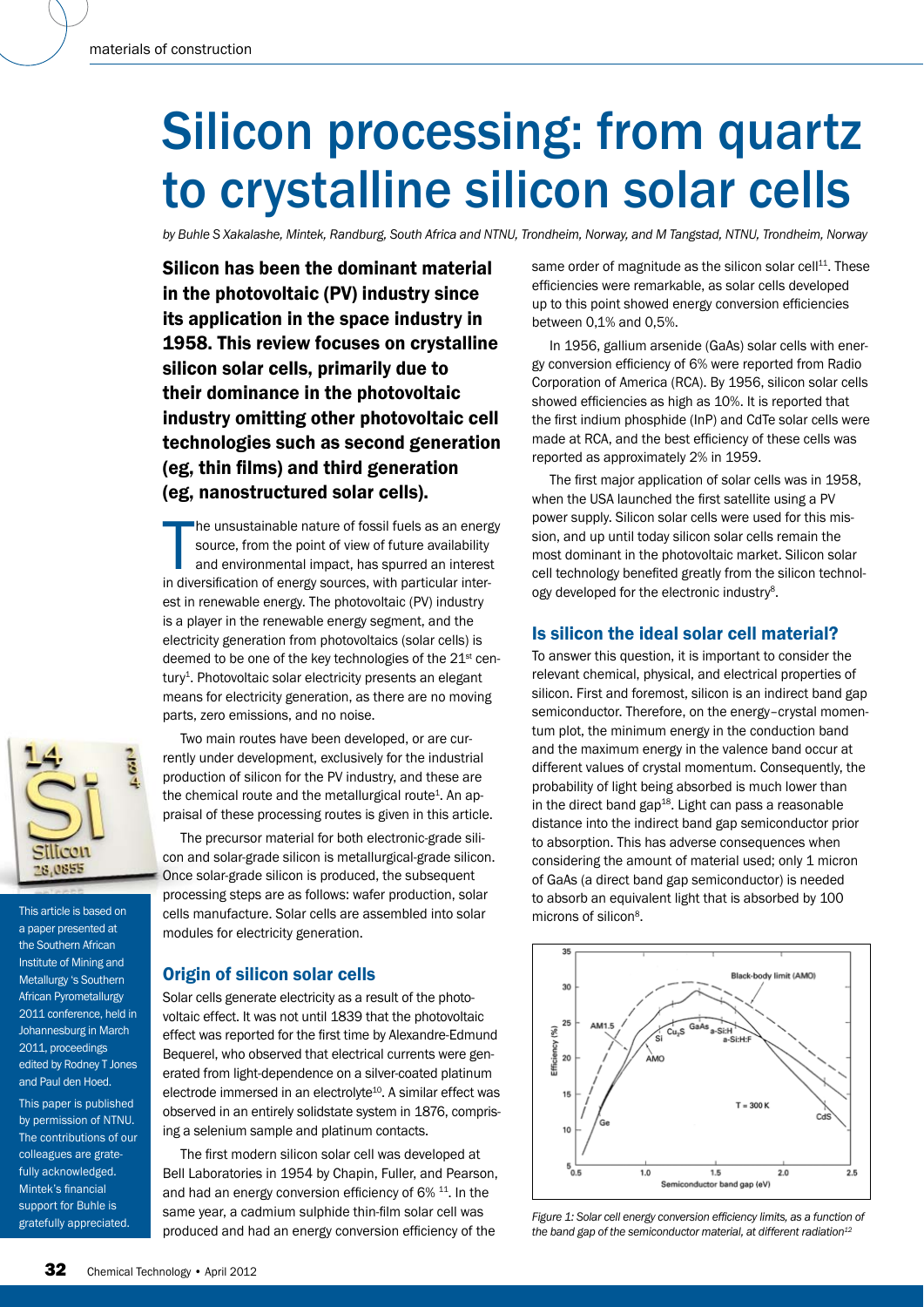The solar cell energy conversion efficiency limits, as a function of the band gap of the semiconductor material, can also be used to benchmark silicon against other semiconductor material (see Figure 1).

The solar cell energy conversion efficiency limits shown in Figure 1 are at the following radiations: air mass zero (AM0), air mass 1,5 (AM1,5), and for a black body under air mass zero (AM0). It is known that each photon absorbed by a semiconductor material creates one electron-hole pair regardless of its energy. Moreover, only photons with energy greater than or equal to the band gap of a semiconductor are absorbed by that semiconductor. Therefore, the plot of efficiency as a function of semiconductor band gap has a maximum energy conversion efficiency.

As can be seen from the figure, silicon's band gap is below the maximum, which is between 1,4 and 1,6 electron volt (eV). It is clear from its properties that silicon is not the ideal material for solar energy conversion. It is no surprise that there is extensive research going into the search for new materials for solar cells. Thin-film semiconductors are gaining popularity in industry, particularly cadmium telluride (CdTe), which is only second to crystalline silicon in terms of market share in the photovoltaic industry. Cadmium telluride is both a direct band gap semiconductor and has a band gap within the optimum band gap.

There are other important factors to be considered for an ideal solar cell material; these include: material availability, non-toxic materials, easy production methods suitable for mass production, sound photovoltaic conversion efficiency, and long term stability of the solar cell material<sup>12</sup>.

# From quartz to metallurgical grade silicon

Silicon is the second most abundant element in the earth's crust, second only to oxygen. It is naturally found as fairly pure silicon dioxide and as silicates. The silicon dioxide is found as huge deposits of quartzite or quartz sand. Moreover, many rocks contain quartz crystals. Therefore, it can be concluded that the resources of silicon are virtually unlimited (although purity varies considerably).

The main applications of silicon are as follows: deoxidation and alloying of steel and cast iron, alloying of aluminium, raw material in the chemical industry, and raw material in the semiconductor industry (electronic devices and photovoltaic cells). A fair share of the silicon produced industrially is in the form of ferrosilicon, while the rest is as metallurgical-grade silicon. Metallurgicalgrade silicon is the precursor for polycrystalline or solargrade silicon used in the photovoltaic industry.

# Industrial production of metallurgical-grade silicon

Silicon is produced industrially by carbothermic reduction of silicon dioxide in submerged-arc electric furnaces. Feed materials include a silicon source such as quartz, and a typical reductant blend comprising coke, coal, charcoal, and wood chips. Feed materials are impure,

and impurities are carried to a certain extent to the silicon product stream.

A typical industrial silicon furnace has a shell diameter of about 10 m. Three pre-baked carbon electrodes, submerged into the charge materials, supply a three-phase current that heats the charge materials up to about 2 000°C. At this temperature, silicon dioxide is reduced to molten silicon. The furnaces are operated such that there is a layer of solid material (outer reaction zone) on top of the molten bath (inner reaction zone) to maximize the silicon yield. The silicon is tapped from the furnace through a tap-hole at the bottom, and refined by slag treatment or gas purging. During refining, inclusions are removed, and the composition is adjusted to the specified value. Subsequent to refining, the molten alloy is allowed to cool in a mould, and then crushed to a specific size.

Metallurgical-grade silicon has a typical specification of  $98.5-99.5%$  for  $Si<sup>13</sup>$ . Typical impurities in metallurgical-grade silicon include carbon, alkali-earth and transition metals, as well as boron and phosphorus<sup>14</sup>. A by-product of the silicon smelting process is condensed silica fume. A silicon furnace produces about 0,2 to 0,4 tons of condensed silica fume per ton of silicon metal. The fume reports to the filter plant where it is collected. Condensed silica fume has found a wide array of applications in industry.

Figure 2 shows a typical industrial silicon furnace.



*Figure 2: Typical plant layout: industrial production of silicon metal15*

The electrical energy consumption for the production of metallurgical-grade silicon is 11-13 MWh/ton of silicon metal. The energy consumption per ton of alloy is reduced significantly with increasing iron content in the silicon alloy product. The off-gas from the silicon furnace has an energy content of the same order of magnitude as the electrical energy input to the furnace. The off-gas may be directed into an energy recovery system, and can be used to produce hot water or saturated steam for heating, or superheated steam for electricity generation.

The metallurgical-grade silicon is produced in excess of 1 million metric tons/year at a cost of few US dollars/kg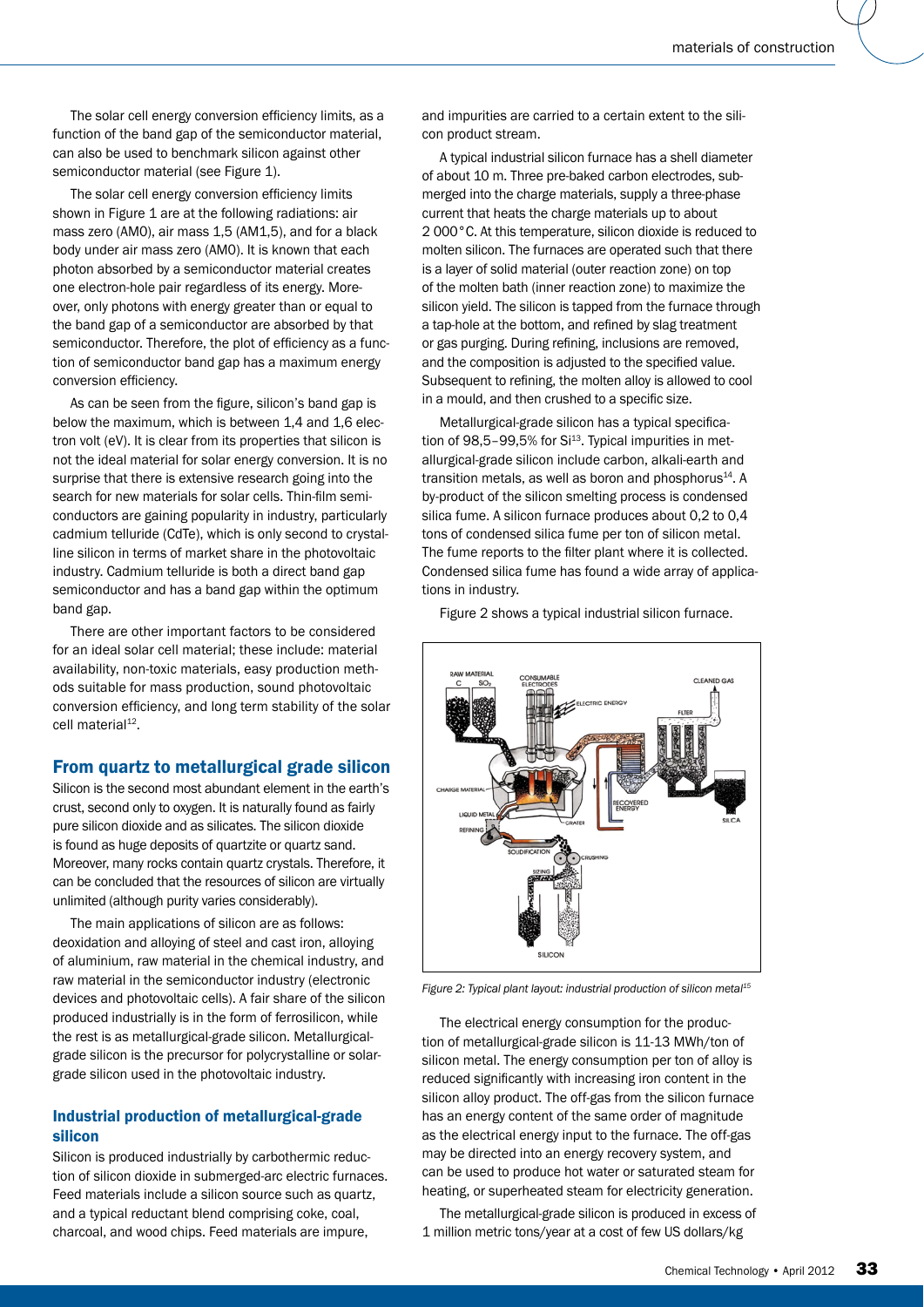depending on quality, purity, and particle size. Metallurgical-grade silicon is produced in countries with cheap electricity, reductants, and good quartz deposits<sup>13</sup>. Demand for metallurgical grade silicon is primarily from the aluminium and chemical industries, and a small fraction is refined into semiconductor-grade silicon $1$ . However, this picture is expected to change in the future, as the fastest growing market for silicon metal is the photovoltaic market, with projected consumption exceeding current silicon for all other applications combined by 2020<sup>16</sup>.

# Refining of metallurgical grade silicon to solar grade silicon

Impurities play a vital role in silicon solar cells. Impurities such as boron and phosphorus, in small amounts, are desirable for the formation of the p-n junction that is necessary for electricity generation in the silicon solar cell, while other impurities have adverse effects on solar cells. Impurities can lead to the formation of defects, and enhance the formation of dislocations, which act as recombination centres of photo-carriers and can compromise both mechanical and electrical properties as well as decrease the solar cell efficiency.<sup>6,17</sup> Moreover, impurities in solar cells generally introduce allowed levels into the forbidden gap and thereby act as recombination centres, and an increased density of such centres decreases the cell efficiency<sup>18</sup>. The effect of metallic impurities on silicon solar cells is shown in Figure 3.



*Figure 3: Silicon solar cell performance as a function of secondary impurities in p-type silicon*<sup>18</sup>

The metal impurity concentration given in Figure 3 is expressed as the number of atoms of impurity per cm<sup>3</sup>. Albeit that some impurities can reduce cell performance when present in extremely low concentrations, others can be tolerated at higher levels. The concentrations of these impurities are much lower compared to impurity concentration found in metallurgical-grade silicon (see Table 1). Therefore, refining of metallurgical-grade silicon is a necessary step $14$ . However, these impurities are higher than the impurity levels in electronic- (semiconductor-) grade silicon, as shown in Figure 3. It is from this position that potential exists for the production of less expensive and less pure solar-grade silicon, tailored for the photovoltaic market.

It must be noted that solar-grade silicon does not have formal specifications; acceptable concentrations of impurities are usually reported instead. The solar-grade silicon analyses reported in Table 1 provide a guideline rather than a specification for solar-grade silicon.

*Table 1: Typical chemical analyses of silicon products for the semiconductor industry*

| <b>Element</b>         | <b>Metallurgical</b><br>grade<br>silicon <sup>18</sup><br>(ppm) | Solar-<br>grade<br>silicon <sup>7,19</sup><br>(ppm) | <b>Polycrystalline</b><br>solar-grade<br>silicon <sup>21</sup> | <b>Electronic-</b><br>grade<br>silicon <sup>19</sup><br>(ppm) |
|------------------------|-----------------------------------------------------------------|-----------------------------------------------------|----------------------------------------------------------------|---------------------------------------------------------------|
| Si*                    | 99                                                              | 99,9999                                             | 99.999 99                                                      | 99,999 999<br>999                                             |
| Fe                     | $2000 - 3000$                                                   | < 0.3                                               |                                                                | < 0.01                                                        |
| $\overline{A}$         | 1 500 - 4 000                                                   | < 0.1                                               |                                                                | < 0.0008                                                      |
| Ca                     | $500 - 600$                                                     | < 0.1                                               |                                                                | < 0.003                                                       |
| B                      | $40 - 80$                                                       | < 0.3                                               |                                                                | < 0.0002                                                      |
| P                      | $20 - 50$                                                       | < 0.1                                               |                                                                | < 0.0008                                                      |
| $\overline{C}$         | 600                                                             | $3$                                                 |                                                                | < 0.5                                                         |
| l O                    | 3 0 0 0                                                         | ~10                                                 |                                                                |                                                               |
| Πī                     | $160 - 200$                                                     | < 0.01                                              |                                                                | < 0.003                                                       |
| Cr                     | $50 - 200$                                                      | < 0.1                                               |                                                                |                                                               |
| * Si content in mass % |                                                                 |                                                     |                                                                |                                                               |

The process for obtaining polycrystalline solar-grade silicon is divided into the chemical route and the metallurgical route.

# Chemical route

The traditional Siemens process is the baseline process for the production of polysilicon. The production scheme is as follows: gasification of metallurgical-grade silicon, distillation, and deposition of ultrapure silicon. The detailed processing sequence is that fine metallurgicalgrade silicon particles are fluidized with hydrochloric acid, in the presence of a catalyst, to produce trichlorosilane according to Reaction 1.

$$
Si + 3HCl = SiHCl3 + H2
$$
 [1]

The trichlorosilane liquid undergoes multiple fractional distillation to produce a semiconductor-grade trichlorosilane. The semiconductor-grade trichlorosilane is then reduced by hydrogen in a Siemens reactor, and silicon is deposited in a fine-grained polycrystalline form on an electrically heated inverse U-shape silicon rod (T >  $1 100^{\circ}$ C) in a cooled Siemens reactor<sup>18</sup>. The deposition reaction is shown in Equation 2.

$$
SiHCl3 + H2 = Si +3HCl
$$
 [2]

The latter step is energy-intensive, and has a low yield. The energy consumption of the Siemens process is in excess of  $100$  kWh/kg Si $^{1,15}$ .

There have been advances on the chemical-route technologies targeted at the production of solar-grade silicon. The highly volatile silane (SiH $_{4}$ ) can be used instead of the trichlorosilane during decomposition, and this has advantages over the use of trichlorosilane $^{13}$ . One process developed for the production of low-cost solargrade silicon involves deposition in a fluid bed reactor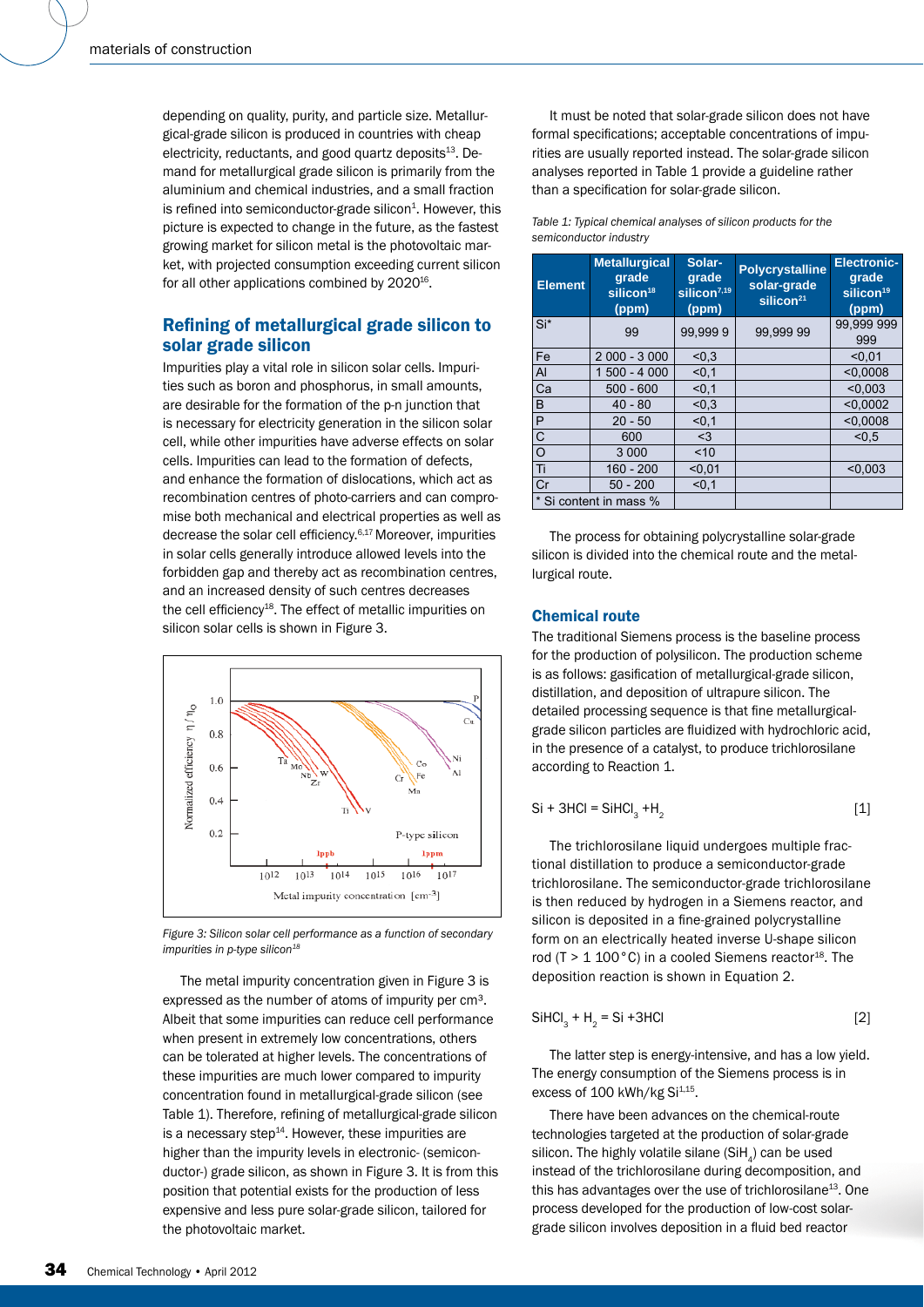instead of deposition in the Siemens reactor. The fluid bed reactor is more energy-efficient; it produces more silicon per volume of reactor; it is a continuous process rather than a batch process; and, unlike the Siemens process, which requires the breaking of polysilicon rods, the grains produced in the fluidized bed reactor are in a usable form<sup>20</sup>.

The industrial processes discussed above, including the Siemens process, produce polysilicon with a purity of 99,999 99% for both the photovoltaic market and the electronic industry. Polysilicon under relaxed operation can be produced, but such a polycrystalline material would only be suitable for the solar industry. In 2006, the solar industry surpassed the semiconductor industry as the largest consumer of polysilicon<sup>21</sup>. The Siemens process accounted for about 78%, and the fluidized bed reactor for about 16% of polysilicon produced in 2008. The total polysilicon produced in 2008 was approximately 75 000 metric tons, of which 45 000 metric tons was used in the photovoltaic industry $22$ . Other than the high energy consumption, the major problem with the chemical route is that it involves production of toxic and corrosive compounds; examples include chlorosilanes and hydrochloric acid<sup>1</sup>.

# Metallurgical route

The metallurgical route entails obtaining solar-grade silicon directly from metallurgical-grade silicon via a series of metallurgical refining steps. The energy consumption of the metallurgical route is expected to be significantly lower than that of the Siemens process.

Most metallic elements have a low segregation coefficient in silicon, which means that the solid rejects im-



purities into the liquid during crystallization. The refining techniques based on this principle include both directional solidification and acid leaching. Directional solidification can also be used as a casting step for preparation of single-crystal and multi-crystal ingots from which wafers are prepared. Due to the importance of the casting step, it will be discussed separately.

Other impurities have high segregation coefficients in silicon; these include boron, carbon, oxygen, and phosphorus. Therefore, such impurities cannot be removed from silicon via the above-mentioned refining techniques. Phosphorus can be volatilized from silicon, and removed via vacuum refining. Boron can be removed from silicon by slag refining, or via plasma refining where carbon and oxygen are also removed. It is common in the metallurgical route to employ high-purity raw materials, ie, purified quartz, carbon black, and high-purity electrodes; this renders low impurity levels in the upgraded metallurgicalgrade silicon product.

Since the refining techniques used in the metallurgical route tend to be effective in removing specific impurities, combinations of the refining steps are employed in industry for effective refining of metallurgical-grade silicon to solar-grade silicon. The metallurgical route has the potential to become dominant in the production of solar-grade silicon. Polycrystalline solar-grade silicon sourced from the metallurgical route accounted for less than 8% of the total production in 2008<sup>22</sup>.

# Production of crystalline wafers

Once the high-purity silicon has been produced, the subsequent step involves converting it into thin sheets of good crystallographic quality, for use as solar cells. A thickness of about 100 microns is all that is needed to obtain

the photovoltaic output from silicon<sup>18</sup>. Production of crystalline wafers can be achieved either by ribbon growth, or a two-step process starting with ingot casting or crystallization followed by wafer manufacturing. Due to the overwhelming dominance of the latter process, and the minimal impact of the former process in industry, focus will be given to the two-step process, as detailed below.

#### Ingot casting (crystallization)

The high-purity solar-grade silicon produced through refining undergoes a crystallization step to minimize defects prior to the wafering process. Moreover, the dopant, ie, phosphorus or boron, is added during ingot casting or crystallization, for the important p-n junction needed for electricity generation. The product of this processing step is either a mono-crystalline silicon ingot or a multicrystalline silicon ingot. Mono-crystalline silicon presents minimal defects and is of superior quality, which translates to higher solar-cell efficiencies in comparison to multi-crystalline silicon<sup>23</sup>. Multi-crystalline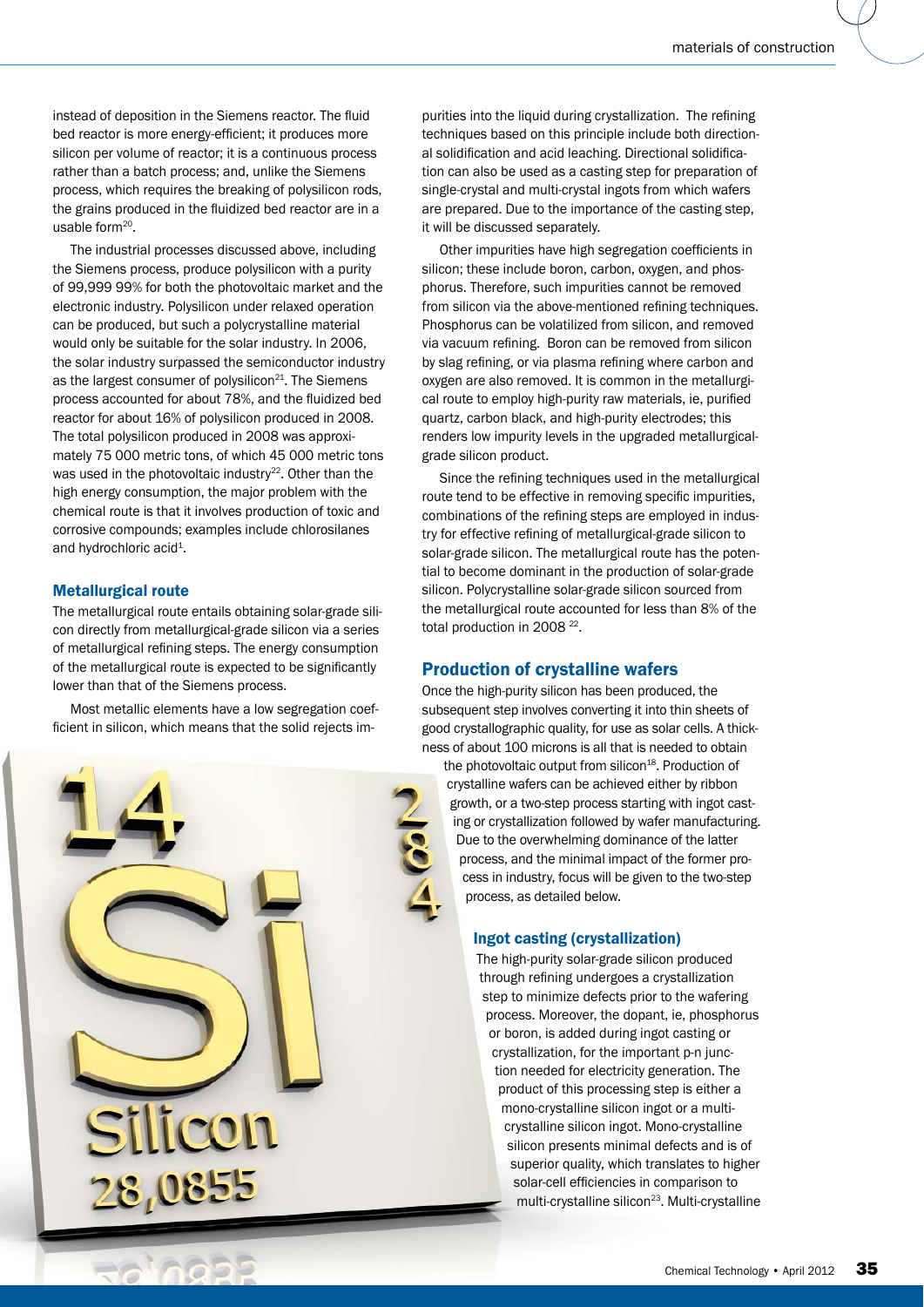

*Figure 4: Typical plant layout: industrial production of crystalline silicon wafers25*

silicon has a cost benefit over single crystalline silicon. The electronic industry only uses single crystalline silicon due to high quality requirements while both single crystalline and multi-crystalline silicon are used in the photovoltaic industry<sup>12</sup>.

There are several different techniques for ingot casting; the common crystallization methods include the Czochralski process for single crystal ingots, and the Bridgman process for multi-crystalline silicon ingots<sup>27</sup>. The former process is used to convert polycrystalline materials into monocrystalline materials.

Most of the multi-crystalline silicon for the photovoltaic industry is produced by the crystallization of liquid silicon in the form of a block; an example of such a process is the Bridgman process. The multi-crystalline ingot casting process entails melting solar-grade or polycrystalline silicon material in a crucible, and controlling the cooling rate.

# Wafer manufacturing

Prior to wafer manufacturing, the ingots undergo sectioning where the peripheral sections are cut. The mono-crystalline cylindrical ingots undergo sectioning such that cubic ingots are produced, while multi-crystalline ingots are sectioned for the removal of highly contaminated peripheral regions. The ingots are then cut to blocks with a cross-sectional area equal to the wafer size. About 25% and 15% of the material is lost from cutting of the mono-crystalline and multi-crystalline ingots respectively $24$ .

The silicon industry has been moving towards wafers of larger area. In the past, the standard size of silicon wafers was 10 x 10 cm<sup>2</sup>, which was increased to 12,5 x 12,5 cm<sup>2</sup>. At present, the majority of cells are 15,6 x 15,6 cm2. The driving force for an increase in cell size is the decreasing cost per watt peak for increasing cell size.

Wafer manufacturing makes up about 30% of the wafer cost<sup>26</sup>. Moreover, the crystalline silicon wafer up

to this stage of processing accounts for nearly half of the final module costs $27$ . These costs show that there is potential to decrease the cost of producing crystalline silicon wafers.

#### Silicon solar cell manufacturing

The silicon solar cell manufacturing step is important, both technically and economically, as endeavours can be undertaken during this step to minimize solar cell losses, ie, maximize efficiency. Moreover, the silicon solar cell manufacturing costs account for approximately 25% of the final module cost. The production scheme for silicon solar cells is detailed below.

#### Saw-damaged layer removal

Silicon wafers usually contain a saw-damaged and contaminated surface layer, which has to be removed at the beginning of the solar cell manufacturing process. Typically, 10 to 20 microns is etched from both sides of wafers cut by a wire saw. Alkaline etches are commonly used, with subsequent rinsing in deionised water.

# **Texturing**

Subsequent to etching, the silicon wafer surface is shiny and reflects more than 35% of incident light. The wafer surface therefore undergoes texturing in order to minimize reflectance. The reflection losses in commercial solar cells are reduced mainly by random chemical texturing. Mono-crystalline silicon wafers can be textured in a weak solution of sodium hydroxide and potassium hydroxide with additions of isopropanol at 80°C producing randomly distributed pyramids.

#### Emitter diffusion (junction formation)

Emitter diffusion is one of the critical steps in the manufacture of silicon solar cells. The starting silicon wafers are usually boron-doped, ie, p-type. It follows that phosphorus, an n-type impurity, is introduced to form the p-n junction.

# Edge isolation

During an n-type diffusion from the gas phase on p-type substrates, the emitter is usually formed on the entire surface of the wafer. Consequently, shunts are formed between the n-type and the p-type region of the silicon solar cell. Edge isolation techniques are applied to isolate the front and the rear side emitter. The techniques for edge isolation include mechanical, laser cutting, or plasma etching.

# **Anti-reflection coating**

The reduction in the front surface reflectance of a crystalline silicon solar cell presents a possibility for improved cell efficiency<sup>29</sup>. An anti-reflection coating is applied to minimize surface reflectance. Several materials with refractive indices ranging between 1,4 and 2,7 can be used as anti-reflective coating on silicon solar cells<sup>30</sup>.